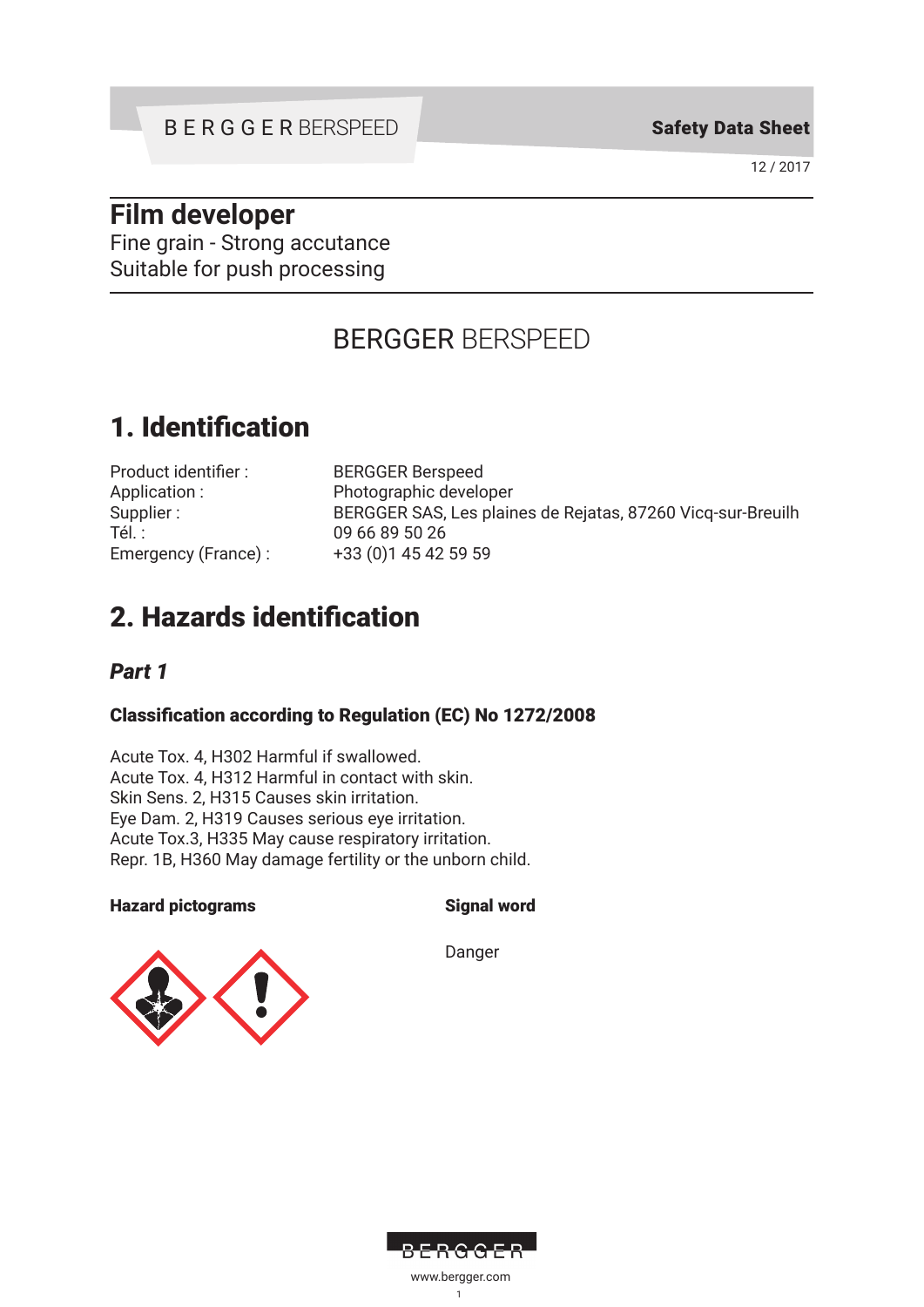12 / 2017

#### Hazard-determining components of labelling

Sodium Sulphite Sodium Tetraborate boric acid

#### Hazard statements

Acute Tox. 4, H302 Harmful if swallowed. Acute Tox. 4, H312 Harmful in contact with skin. Skin Sens. 2, H315 Causes skin irritation. Eye Dam. 2, H319 Causes serious eye irritation. Acute Tox.3, H335 May cause respiratory irritation Repr. 1B, H360 May damage fertility or the unborn child.

#### Precautionary statements

P201 Obtain special instructions before use.

P202 Do not handle until all safety precautions have been read and understood.

P261 Avoid breathing dust

P264 Wash … thoroughly after handling.

P270 Do no eat, drink or smoke when using this product.

P271 Use only outdoors or in a well-ventilated area.

P280 Wear protective gloves/protective clothing/eye protection/face protection.

P302+P352 If on skin wash with plenty of soap and water.

P304+P340 If inhaled remove victim to fresh air and keep at rest in a position comfortable for breathing.

P301+P312 If swallowed call a POISON CENTER or doctor/physician if you feel unwell.

P305+P351+P338 If in eyes rinse cautiously with water for several minutes, Remove contact lenses, if present and easy to do. Continue rinsing.

P308+P313 If exposed or concerned (pregnant) get medical advice/attention.

P312 Call a POISON CENTER or doctor/physician if you feel unwell.

P330 – Rinse mouth.

P332+P313 If skin irritation occurs get medical advice/attention.

P337+P313 If eye irritation persists: get medical advice/attention.

P362+P364 Take off contaminated clothing and wash before reuse.

P403+P233 Store in a well-ventilated place & keep container tightly closed. P405 Store locked up.

P501 Dispose of contents/container in accordance with local/regional/national/ international regulations.

# *Part 2*

## Classification according to Regulation (EC) No 1272/2008

Acute Tox. 3, H301 Toxic if swallowed. Acute Tox. 4 H312 Harmful in contact with skin. Skin Sens. 1 H317 May cause an allergic skin reaction. Eye Dam. 1 H318 Causes serious eye damage.

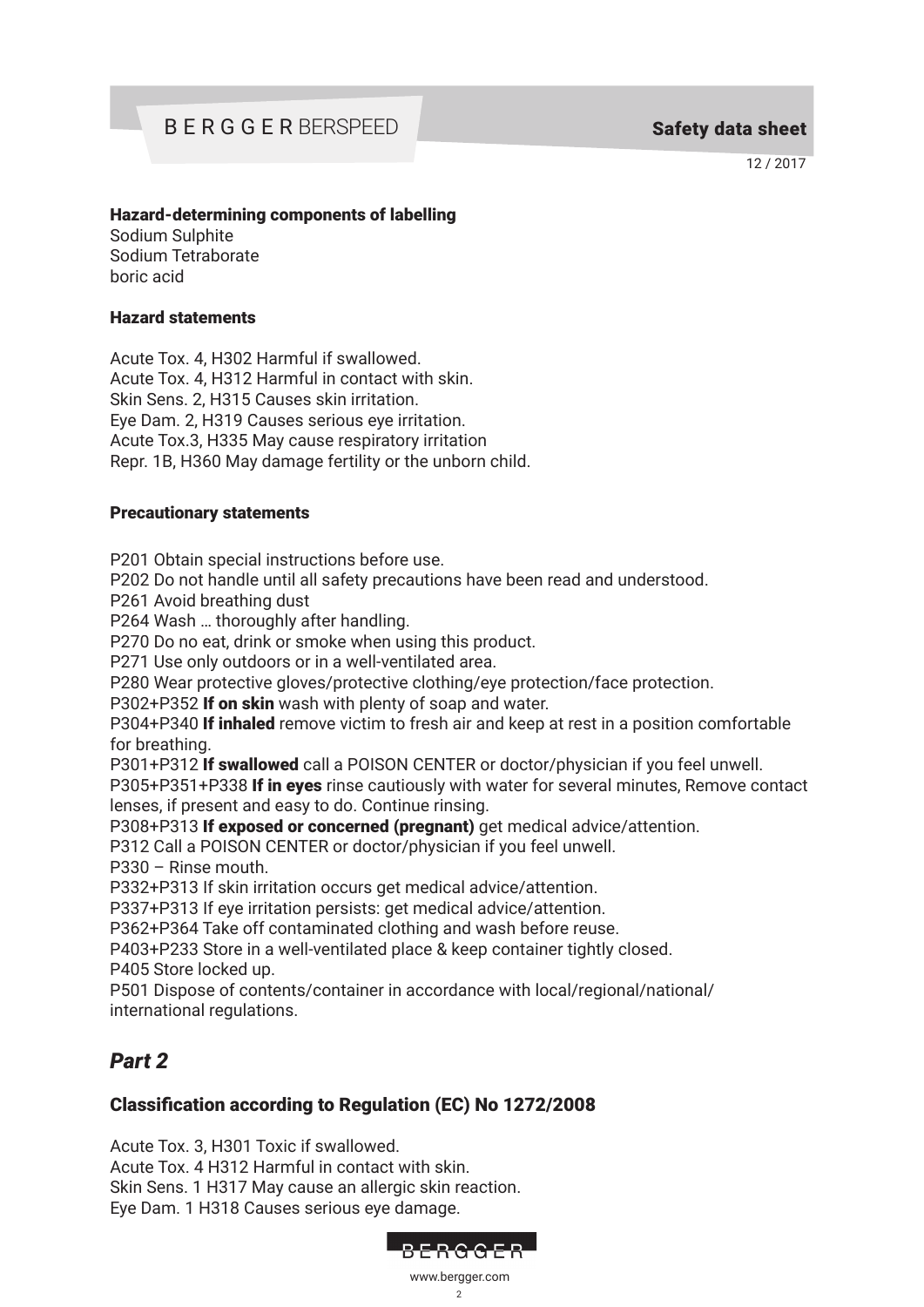# BERGGER BERSPEED

# Safety Data Sheet

12 / 2017

Muta. 2 H341 Suspected of causing genetic defects. Carc. 2 H351 Suspected of causing cancer. Aquatic Acute 1 H400 Very toxic to aquatic life. Aquatic Long-Term 2, H411 Toxic to aquatic life with long lasting effects.

#### Hazard pictograms Signal word



Danger

### Hazard-determining components of labelling

1,4-dihydroxybenzene (hydroquinone) 1-Phenyl-3-pyrazolidone

#### Hazard statements

H301 Toxic if swallowed.

H318 Causes serious eye damage.

H312 Harmful in contact with skin.

H317 May cause an allergic skin reaction.

H341 Suspected of causing genetic defects.

H351 Suspected of causing cancer.

H400 Very toxic to aquatic life.

H411 Toxic to aquatic life with long lasting effects.

#### Precautionary statements

P101 If medical advice is needed, have product container or label at hand.

P102 Keep out of reach of children.

P201 Obtain special instructions before use.

P202 Do not handle until all safety precautions have been read and understood.

P261 Avoid breathing dust

P264 Wash … thoroughly after handling.

P270 Do no eat, drink or smoke when using this product.

P280 Wear protective gloves/protective clothing/eye protection/face protection.

P305+P351+P338 If in eyes: Rinse cautiously with water for several minutes. Remove contact lenses, if present and easy to do. Continue rinsing.

P301+P310 If swallowed Immediately call a POISON CENTER/doctor.

P330 Rinse mouth.

P333+P313 If skin irritation or rash occurs: Get medical advice/attention. P405 Store locked up.

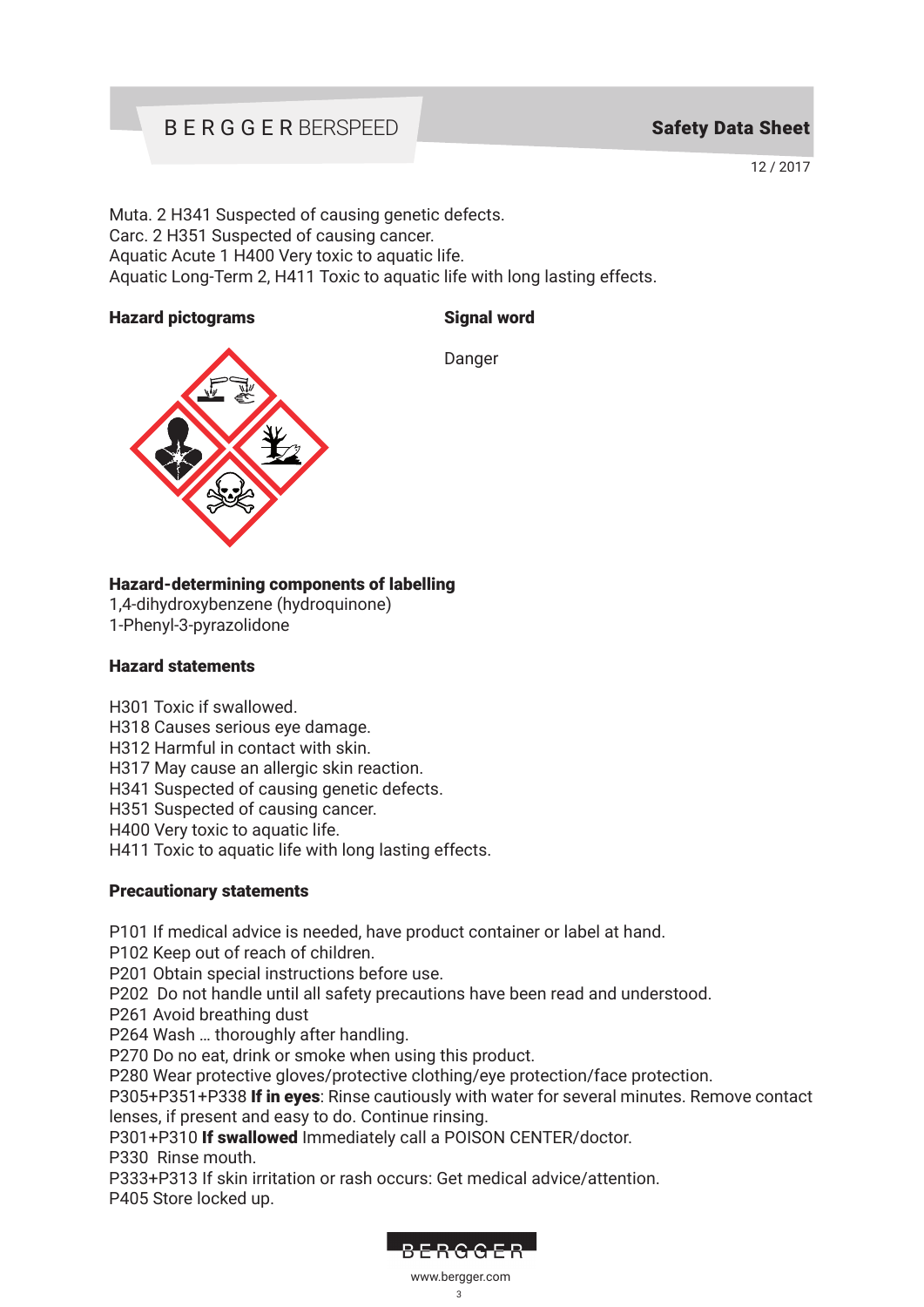P501 Dispose of contents/container in accordance with local/regional/national/ international regulations.

# *Part 3*

# Classification according to Regulation (EC) No 1272/2008

Skin Sens. 2, H315; Eye Dam. 2, H319; Acute Tox.3, H335; Aquatic Long-Term 3, H412

#### Hazard pictograms Signal word

Attention



Hazard-determining components of labelling

potassium bromide

#### Hazard statements

- H315 Causes skin irritation.
- H319 Causes serious eye irritation.

H335 – May cause respiratory irritation.

H412 - Harmful to aquatic life with long lasting effects.

#### Precautionary statements

P261 Avoid breathing dust

P264 Wash … thoroughly after handling.

P271 Use only outdoors or in a well-ventilated area.

P280 Wear protective gloves/protective clothing/eye protection/face protection.

P273 Avoid release to the environment.

P312 Call a POISON CENTER or doctor/physician if you feel unwell.

P304+P340 If inhaled remove victim to fresh air and keep at rest in a position comfortable for breathing.

P305+P351+P338 If in eyes rinse cautiously with water for several minutes, Remove contact lenses, if present and easy to do. Continue rinsing.

P337+P313 If eye irritation persists: get medical advice/attention.

P403+P233 Store in a well-ventilated place & keep container tightly closed.

P405 Store locked up.

P501 Dispose of contents/container in accordance with local/regional/national/international regulations.

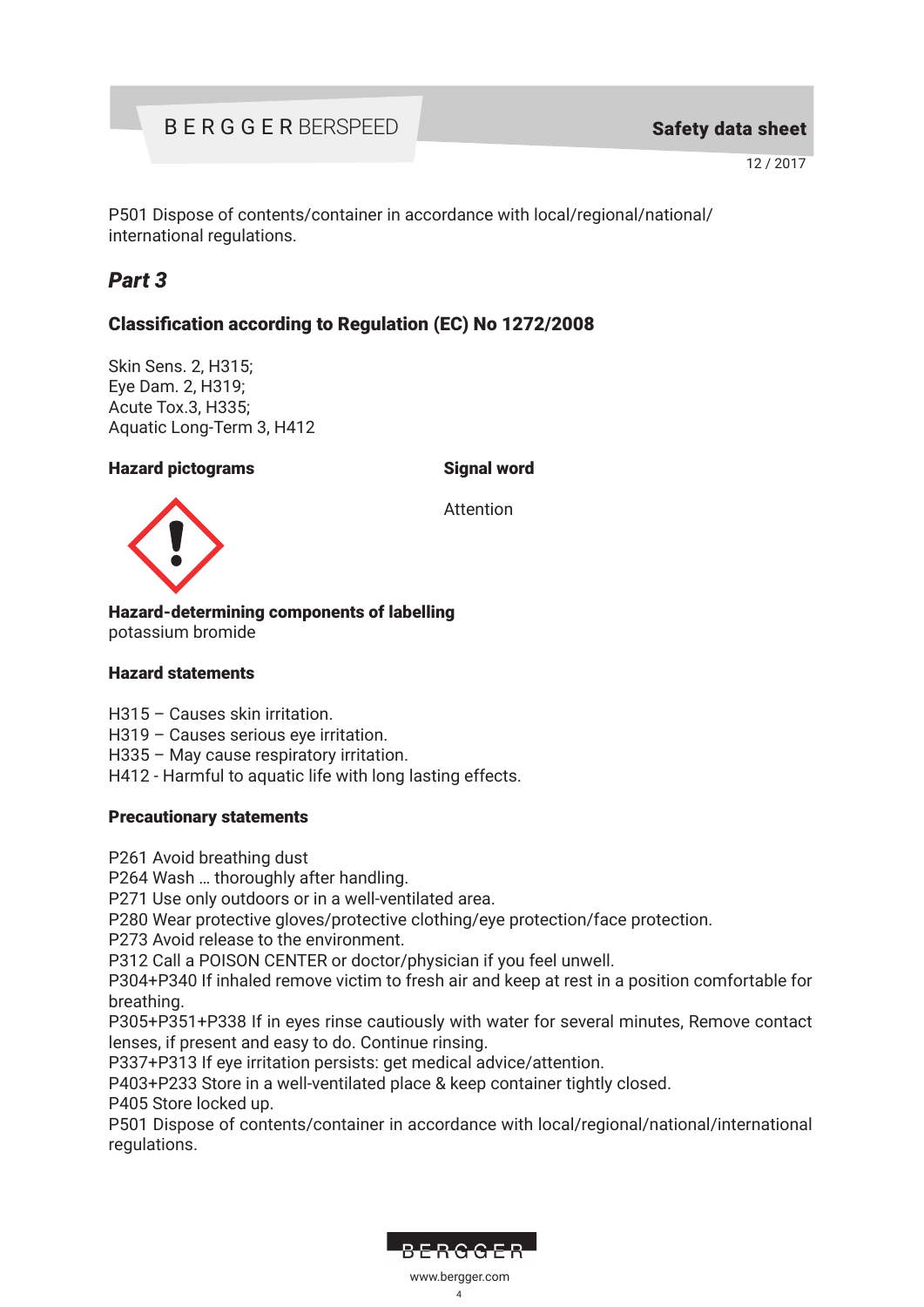# 3. Composition/information on ingredients

# *Part 1 - Mixtures*

Mixture of the substances listed below with harmless additions.

| <b>Dangerous components</b>          |                                                                                                           |           |
|--------------------------------------|-----------------------------------------------------------------------------------------------------------|-----------|
| CAS: 7757-83-7<br>EINECS: 231-821-4  | <b>Sodium Sulphite</b><br>Acute Tox. 4, H302; Acute Tox. 4, H312;<br>Acute Tox. 4, H332; Eye Dam. 2, H319 | 85-95%    |
| CAS: 1330-43-4<br>EINECS: 215-540-4  | <b>Sodium Tetraborate</b><br>Acute Tox.3, H335 ; Skin Sens. 2, H315<br>Eye Dam. 2, H319; Repr. 1B, H360   | $5 - 10%$ |
| CAS: 10043-35-3<br>EINECS: 233-139-2 | boric acid<br>Repr. 1B, H360FD                                                                            | $0 - 5%$  |
| <b>SVHC</b>                          |                                                                                                           |           |
| CAS: 10043-35-3                      | boric acid                                                                                                |           |

# *Part 2 - Mixtures*

Mixture of the substances listed below with harmless additions.

| <b>Dangerous components</b>               |                                                                                                                                                            |          |
|-------------------------------------------|------------------------------------------------------------------------------------------------------------------------------------------------------------|----------|
| CAS: 123-31-9<br><b>EINECS: 204-617-8</b> | 1,4-dihydroxybenzene (hydroquinone)<br>Muta. 2, H341; Carc. 2, H351<br>Eye Dam. 1, H318<br>Aquatic Acute 1, H400<br>Acute Tox. 4, H302; Skin Sens. 1, H317 | 95-100%  |
| CAS: 92-43-3<br><b>EINECS: 202-155-1</b>  | 1-Phenyl-3-pyrazolidone<br>Acute Tox. 3, H301<br>Aquatic Acute 2, H400<br>Aquatic Long-Term 2, H411                                                        | $0 - 5%$ |

# *Part 3 - Mixtures*

Mixture of the substances listed below with harmless additions.

| <b>Dangerous components</b>         |                                                                                                            |      |
|-------------------------------------|------------------------------------------------------------------------------------------------------------|------|
| CAS: 7758-02-3<br>EINECS: 231-830-3 | potassium bromide<br>Skin Sens. 2, H315; Acute Tox.3, H335;<br>Eye Dam. 2, H319; Aquatic Long-Term 3, H412 | 100% |

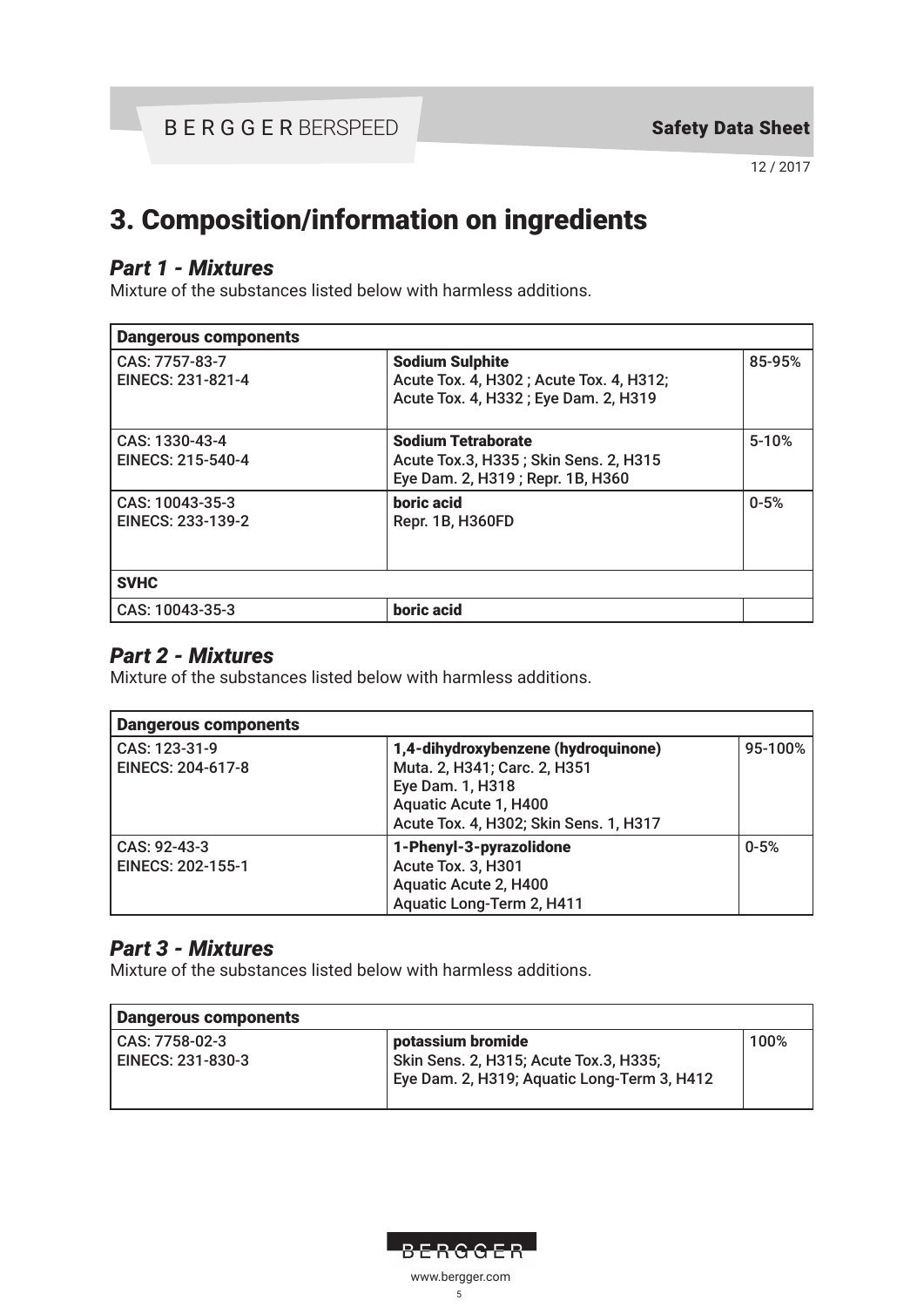# 4. First aid mesures

# *Part 1, 2 & 3*

#### General information

Instantly remove any clothing soiled by the product.

Symptoms of poisoning may even occur after several hours; therefore medical observation for at least 24 hours after the accident.

After inhalation Unlikely route of exposure as the product does not contain volatile substances. Move the exposed person to fresh air at once. Provide rest, warmth and fresh air. Get medical attention if any discomfort continues.

After skin contact Remove affected person from source of contamination. Remove contaminated clothing. Wash skin thoroughly with soap and water. Contact physician if irritation continues.

After eye contact Remove victim immediately from source of exposure. Make sure to remove any contact lenses from the eyes before rinsing. Promptly wash eyes with plenty of water while lifting the eye lids. Continue to rinse for at least 15 minutes. Contact physician if irritation persists.

After swallowing NEVER MAKE AN UNCONSCIOUS PERSON VOMIT OR DRINK FLUIDS! Remove victim immediately from source of exposure. Rinse mouth thoroughly. Drink a few glasses of water or milk. Provide rest, warmth and fresh air. Do not induce vomiting. If vomiting occurs, the head should be kept low so that stomach vomit doesn't enter the lungs. Get medical attention.

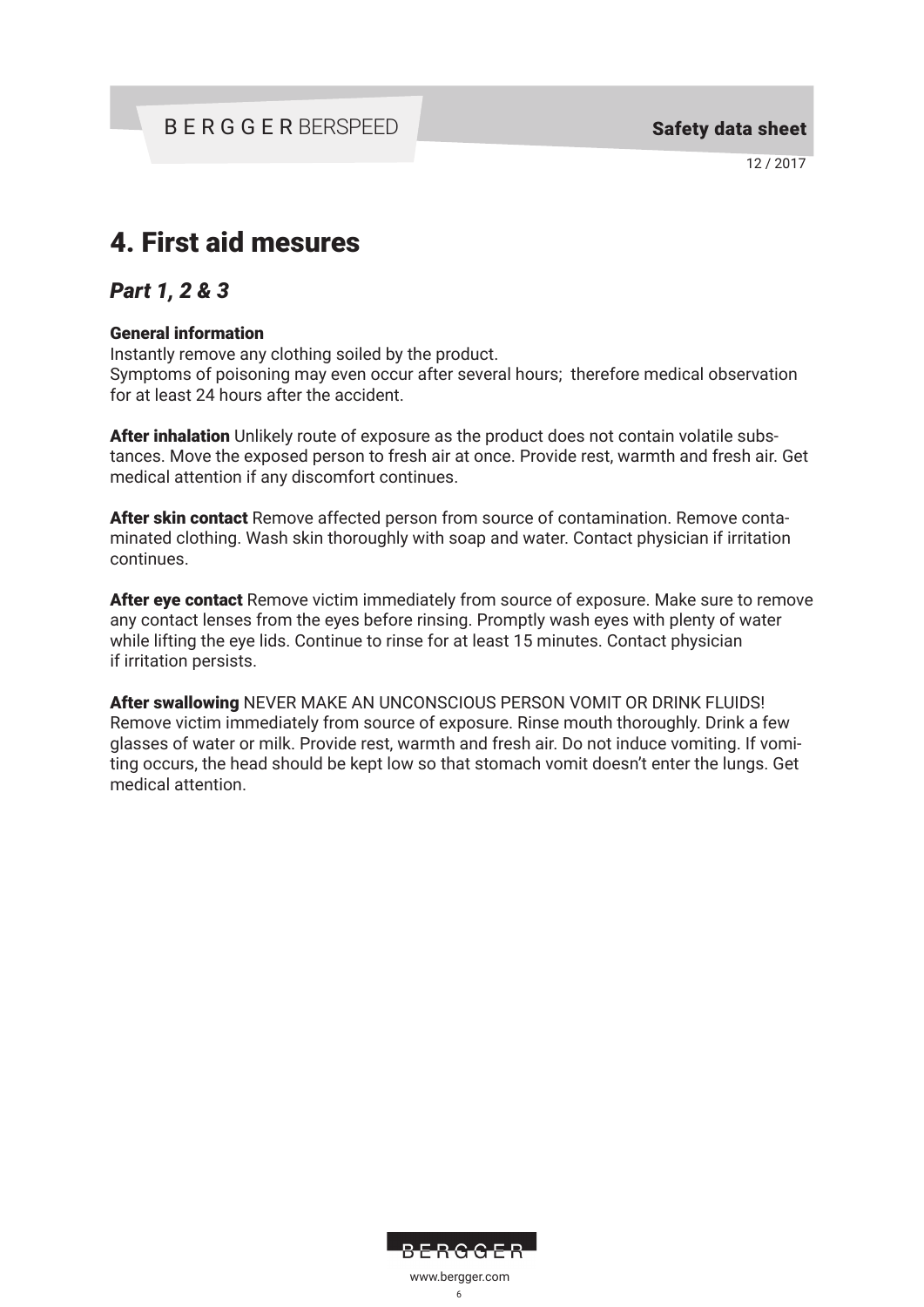# 5. Firefighting measures

*Parts 1, 2 & 3*

## Suitable extinguishing agents

CO2, extinguishing powder or water jet. Fight larger fires with water jet or alcohol-resistant foam.

*For safety reasons unsuitable extinguishing agents Water with a full water jet.*

Special hazards arising from the substance or mixture Can be released in case of fire Carbon monoxide, Nitrogen oxides (NOx), Oxides of sulphur

## Advice for firefighters

Protective equipment Do not inhale explosion gases or combustion gases. Wear self-contained breathing apparatus.

# 6. Accidental release measures

# *Parts 1, 2 & 3*

Personal precautions, protective equipment and emergency procedures

Wear protective clothing. Avoid causing dust.

## Environmental precautions:

Inform respective authorities in case product reaches water or sewage system. Do not allow to enter drainage system, surface or ground water.

Methods and material for containment and cleaning up: Dispose of contaminated material as waste according to item 13.

Reference to other sections

See Section 8 for information on personal protection equipment.

# 7. Accidental release measures

# *Parts 1, 2 & 3*

# Precautions for safe handling

Open and handle container with care. Prevent formation of dust.

Information about protection against explosions and fires: No special measures required.

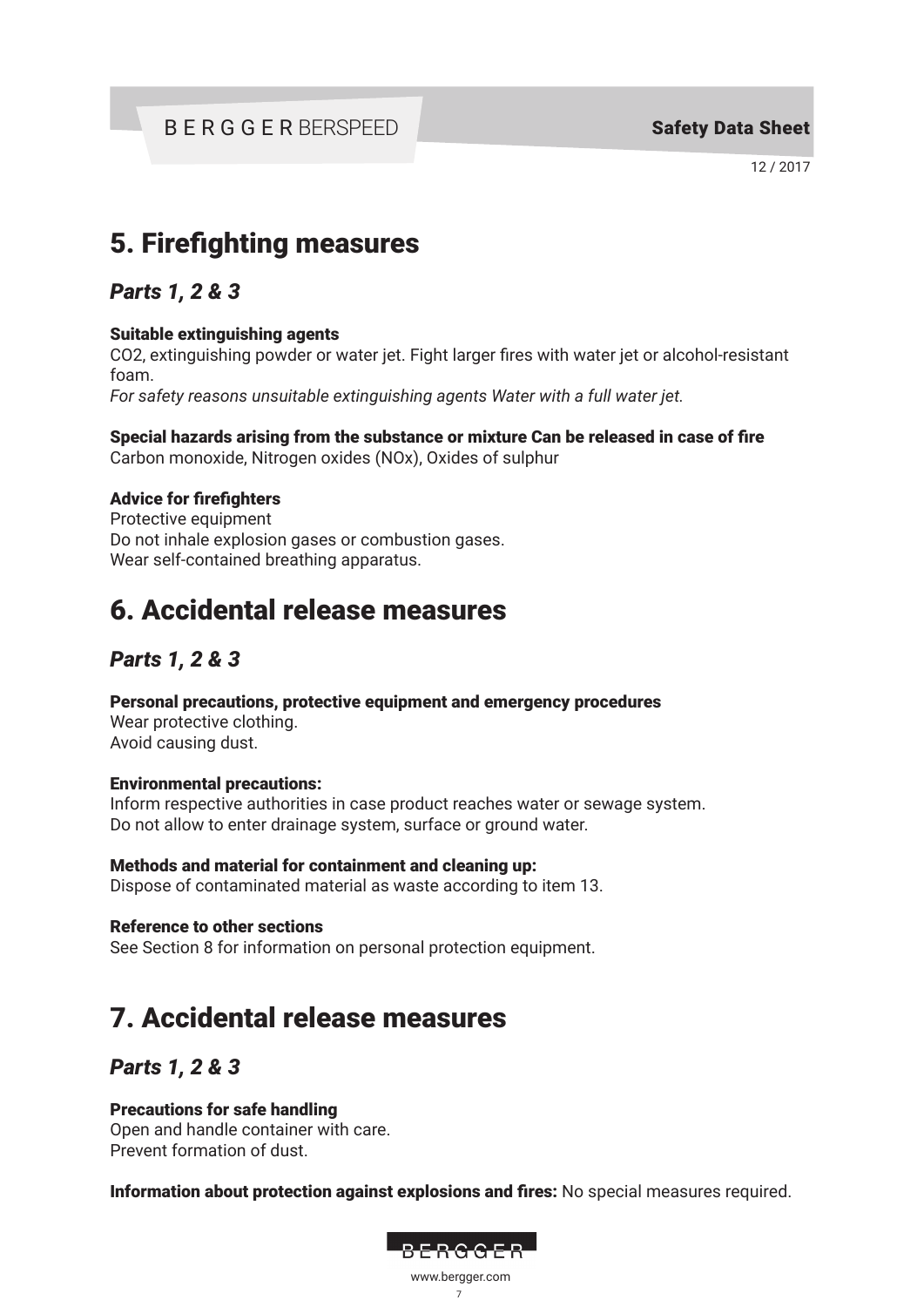12 / 2017

#### Conditions for safe storage, including any incompatibilities

*Requirements to be met by storerooms and containers:* No special requirements.

*Information about storage in one common storage facility:* Keep away from foodstuffs, beverages and food.

*Further information about storage conditions:*

Store in closed original container in a dry place. Store under well-ventilated conditions at a temperature below 25°C.

Storage class Chemical storage

Specific end use(s) No further relevant information available.

# 8. Exposure controls/personal protection

# *Parts 1, 2 & 3*

### Control parameters

*Components with limit values that require monitoring at the workplace:* 123-31-9 1,4-dihydroxybenzene (hydroquinone) WEL Long-term value: 0.5 mg/m<sup>3</sup>

Sodium Tetraborate WEL Long-term value: 1 mg/m<sup>3</sup>

*Additional information:*  The lists that were valid during the compilation were used as basis.

## Exposure controls

*General protective and hygienic measures* The usual precautionary measures should be adhered to general rules for handling chemicals. Keep away from foodstuffs, beverages and food. Take off immediately all contaminated clothing. Wash hands during breaks and at the end of the work. Avoid contact with the eyes and skin. Do not eat, drink or smoke while working.

## Personal protective equipment

*Breathing equipment:* Not required.

*Protection of hands:* Protective gloves. The protective gloves to be used must comply with the specifications of

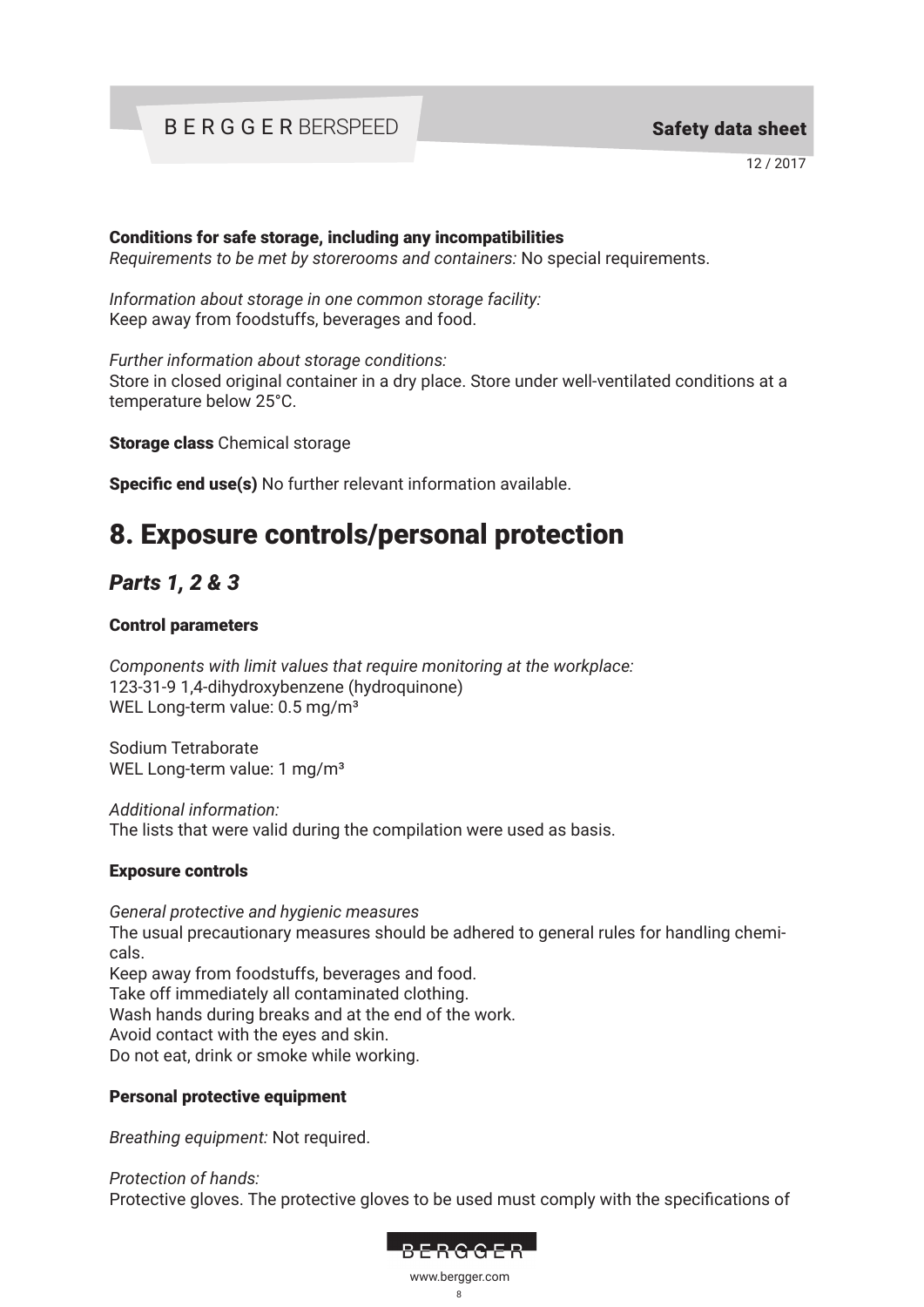# BERGGER BERSPEED

12 / 2017

the EC directive 89/686/EEC and the resultant standard EN 374. This recommendation applies only to the product stated in the Safety Data Sheet and supplied by us as well as to the purpose specified by us. Only use chemical-protective gloves with CE-labelling of category III. Selection of the glove material on consideration of the penetration times, rates of diffusion and the degradation

*Material of gloves* Nitrile rubber, NBR Butyl rubber, BR Fluorocarbon rubber (Viton) Chloroprene rubber, CR Recommended thickness of the material: >= 0.5 mm

#### *Penetration time of glove material*

Value for permeation: Level  $E \le (480 \text{ min})$ The determined penetration times according to EN 374 part III are not performed under practical conditions. Therefore a maximum wearing time, which corresponds to 50% of the penetration time, is recommended.

*For the permanent contact of a maximum of 15 minutes gloves made of the following materials are suitable:* Synthetic gloves

*Value for permeation: Level:*  $>= 3 (60 min)$ 

*Not suitable are gloves made of the following materials:*  Natural rubber, NR

*Eye protection:* Tightly sealed safety glasses or face shield.

*Body protection:* Protective work clothing.

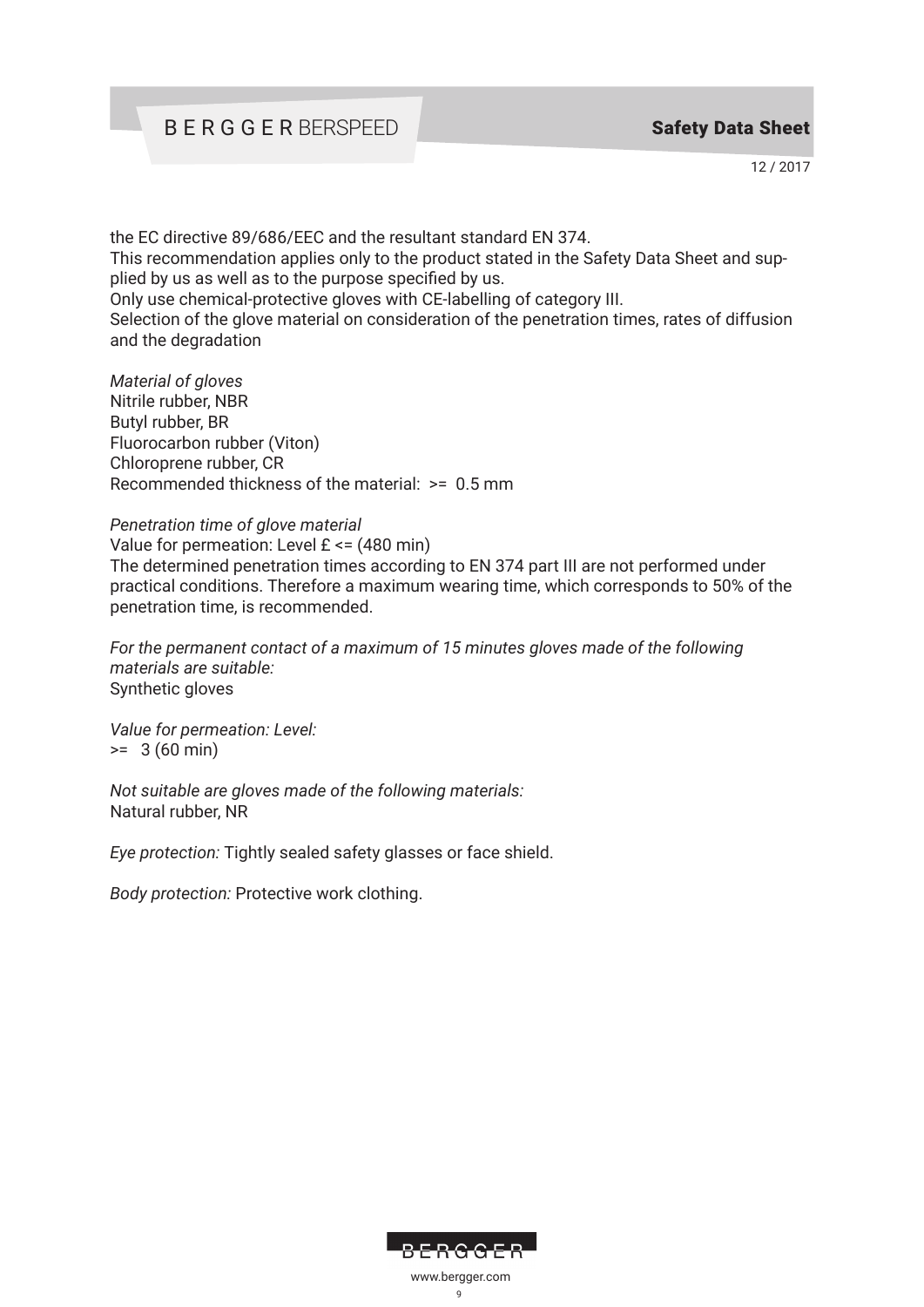# 9. Physical and chemical properties

| Information on basic physical and chemical properties |                  |                                            |                  |
|-------------------------------------------------------|------------------|--------------------------------------------|------------------|
|                                                       | Part 1           | Part 2                                     | Part 3           |
| Appearance                                            |                  |                                            |                  |
| Form                                                  | Solid            | Solid                                      | <b>Solid</b>     |
| Colour                                                | Whitish          | Whitish                                    | Whitish          |
| <b>Odour</b>                                          | <b>Odourless</b> | <b>Odourless</b>                           | <b>Odourless</b> |
| Ignition temperature                                  |                  | Not determinated                           |                  |
| Self-inflammability                                   |                  | Product is not selfigniting.               |                  |
| Danger of explosion                                   |                  | Product is not explosive.                  |                  |
| Solubility in / Miscibility with                      |                  |                                            |                  |
| Water                                                 | 100%             | 100%                                       | 100%             |
| Solvent content                                       |                  |                                            |                  |
| Solids content                                        | 100.0%           | 100.0%                                     | 100.0%           |
| Other information                                     |                  | No further relevant information available. |                  |

# 10. Stability and reactivity

# *Parts 1, 2 & 3*

## **Reactivity**

## Chemical stability

Stable under the prescribed storage conditions. No particular stability concerns.

Possibility of hazardous reactions No dangerous reactions known

**Conditions to avoid** Avoid contact with acids. Avoid excessive heat for prolonged periods of time.

Materials to avoid Strong acids. Strong oxiziders. Avoid contact with other photographic solutions and/or cleaning compounds.

## Hazardous decomposition products:

Fire or high temperatures create: Vapors/gases/fumes of: Oxides of: Sulphur, borate/boron oxides, lithium oxides, hydrogen bromide.

Sodium sulfite may, in acidic solutions, release toxic and hazardous fumes of sulfur oxides, including sulfur dioxide.

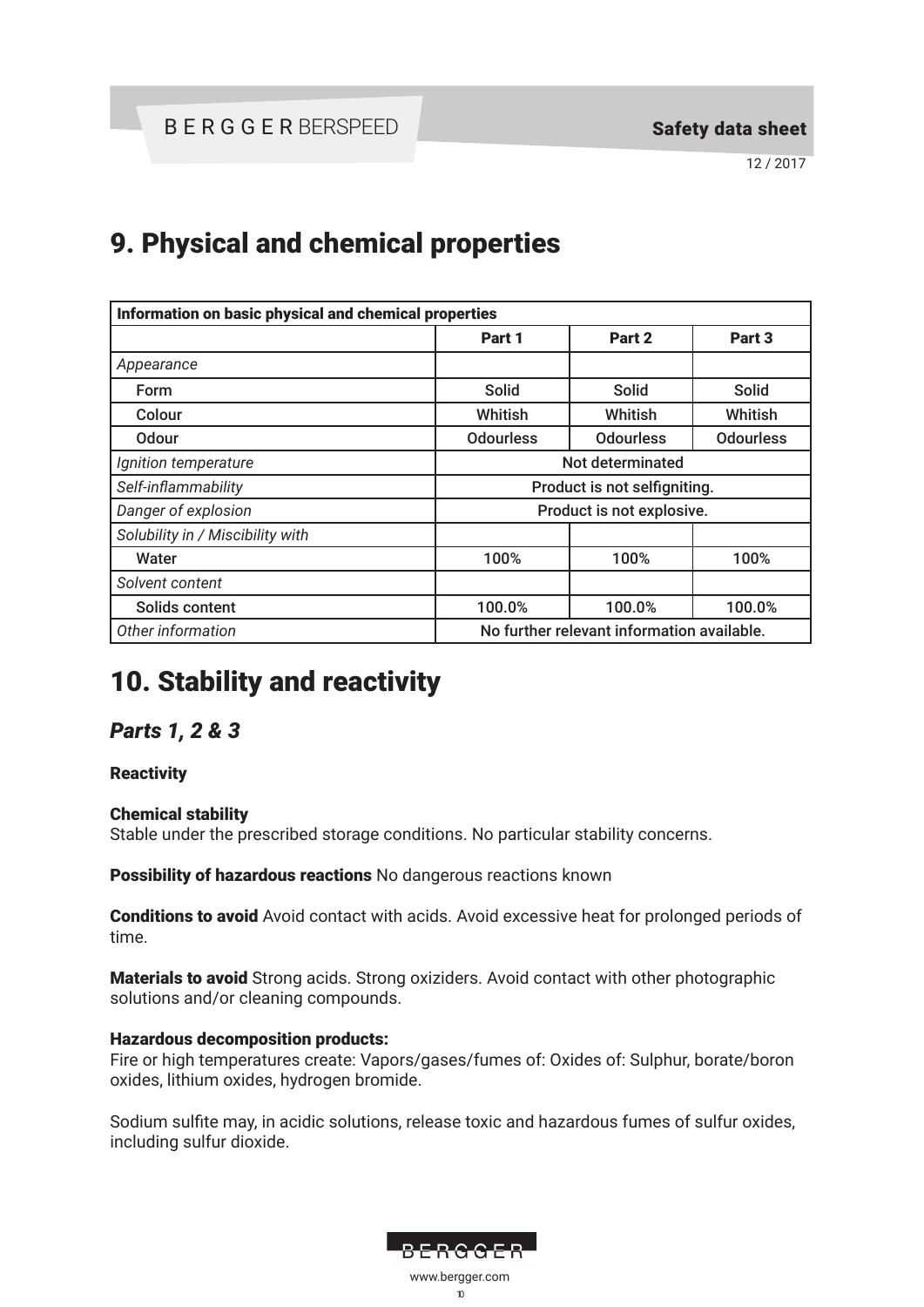# 11. Toxicological information

# *Parts 1, 2 & 3*

### Information on toxicological effects

This chemical formulation has not been tested for health effects. Exposure effects listed are based on existing health data for the individual components which comprise the mixture.

| <b>Acute toxicity</b><br>LD/LC50 values that are relevant for classification: |              |                                     |  |
|-------------------------------------------------------------------------------|--------------|-------------------------------------|--|
| <b>Sodium Sulphite</b>                                                        |              |                                     |  |
| Oral                                                                          | LD 50        | 2610 mg/kg (rat)                    |  |
| <b>Sodium Tetraborate</b>                                                     |              |                                     |  |
| Oral                                                                          | LD50         | $2660$ mg/kg (rat)                  |  |
| 123-31-9 1,4-dihydroxybenzene (hydroquinone)                                  |              |                                     |  |
| Oral<br>Dermal                                                                | LD50<br>LD50 | 320 mg/kg (rat)<br>>900 mg/kg (rat) |  |
| 1-PHENYL-3-PYRAZOLIDONE                                                       |              |                                     |  |
| Oral                                                                          | LD50         | $320 \,\mathrm{mg/kg}$ (rat)        |  |
| <b>Potassium bromide</b>                                                      |              |                                     |  |
| Oral                                                                          | LD50         | 500-5000 mg/kg (rat)                |  |
| 10043-35-3 boric acid                                                         |              |                                     |  |
| Oral                                                                          | LD50         | $2660$ mg/kg (rat)                  |  |

#### Subacute to chronic toxicity:

Limited evidence of a carcinogenic effect. Possible risk of irreversible effects.

## Additional toxicological information:

Hydroquinone has been included in the German «TRGS 905» (Technical Rules for Dangerous Substances/Index of carcinogen and mutagen substances or substances dangerous to reproductive systems), and has been classified as «Category 3» of carcinogen and mutagen substances (3 = category of lowest dangerousness). The according EU committees have not yet evaluated this classification.

## CMR effects (carcinogenity, mutagenicity and toxicity for reproduction)

Muta. 2, Carc. 2 for Hydroquinone

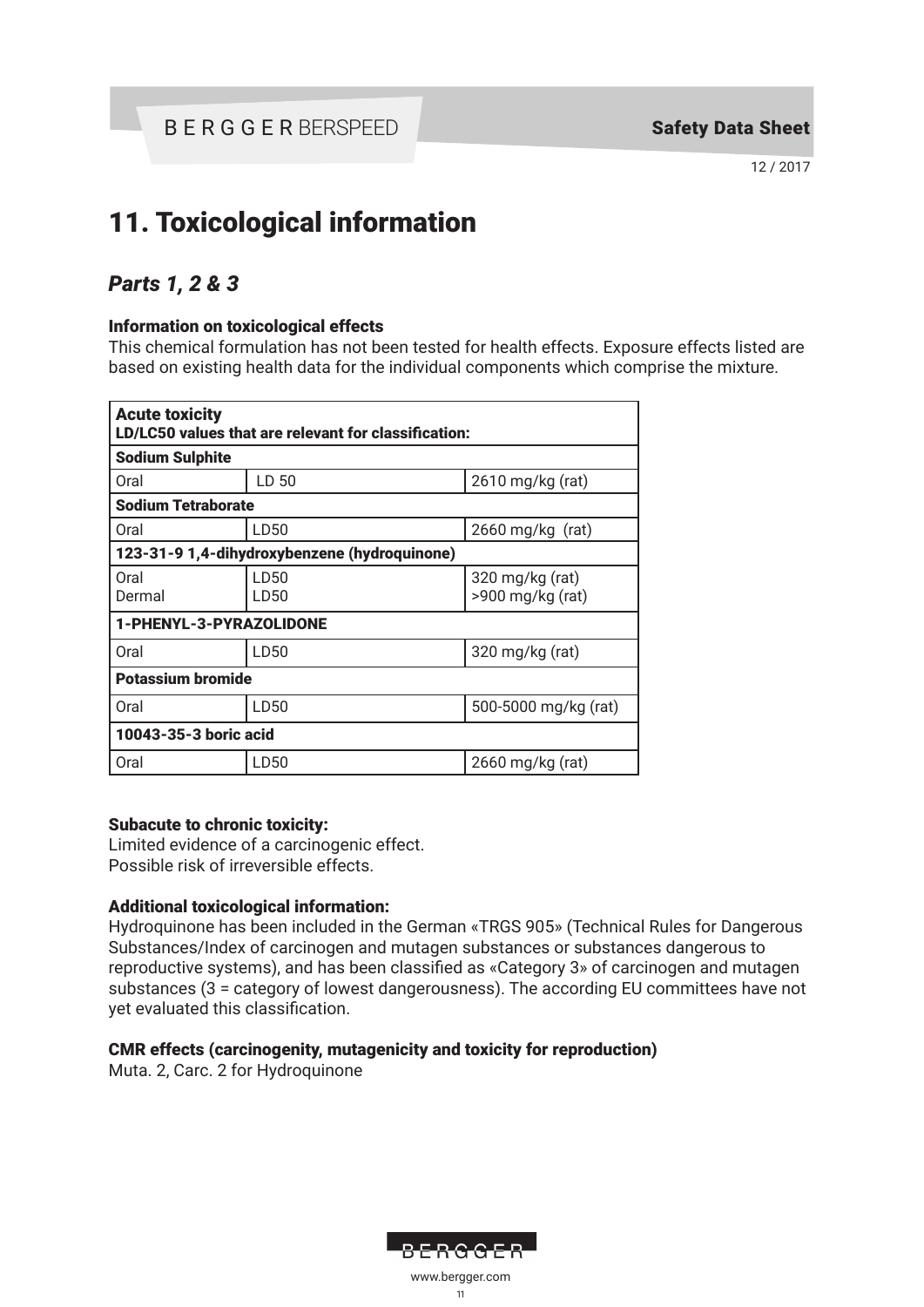# 12. Ecological informations

# *Parts 1,2 & 3*

## **Toxicity**

Dangerous for the environment: May cause long-term adverse effects in the aquatic environment.

### Sodium Sulphite

LC 50, 96 hrs, Fish mg/l 220 - 460 EC 50, 48 hrs, Daphnia, mg/l 69

### HYDROQUINONE

EC 50, 48 hrs, Daphnia, mg/l 0.05 IC 50, 72 hrs, Algae, mg/l 1.0 LC 50, 96 hrs, Fish mg/l 0.10-0.18 (Fathead Minnow)

1-PHENYL-3-PYRAZOLIDONE

LC 50, 96 hrs, Fish mg/l >1

#### Name Boric Acid

EC 50, 48 hrs, Daphnia, mg/l 115-153 LC 50, 96 hrs, Fish mg/l 600

Persistence and degradability Not determined

Bioaccumulative potential Not determined

Behaviour in environmental systems: Not determined

Mobility in soil No further relevant information available.

Ecotoxical effects: No further relevant information available.

Remark: Very toxic for fish

Other adverse effects No further relevant information available.

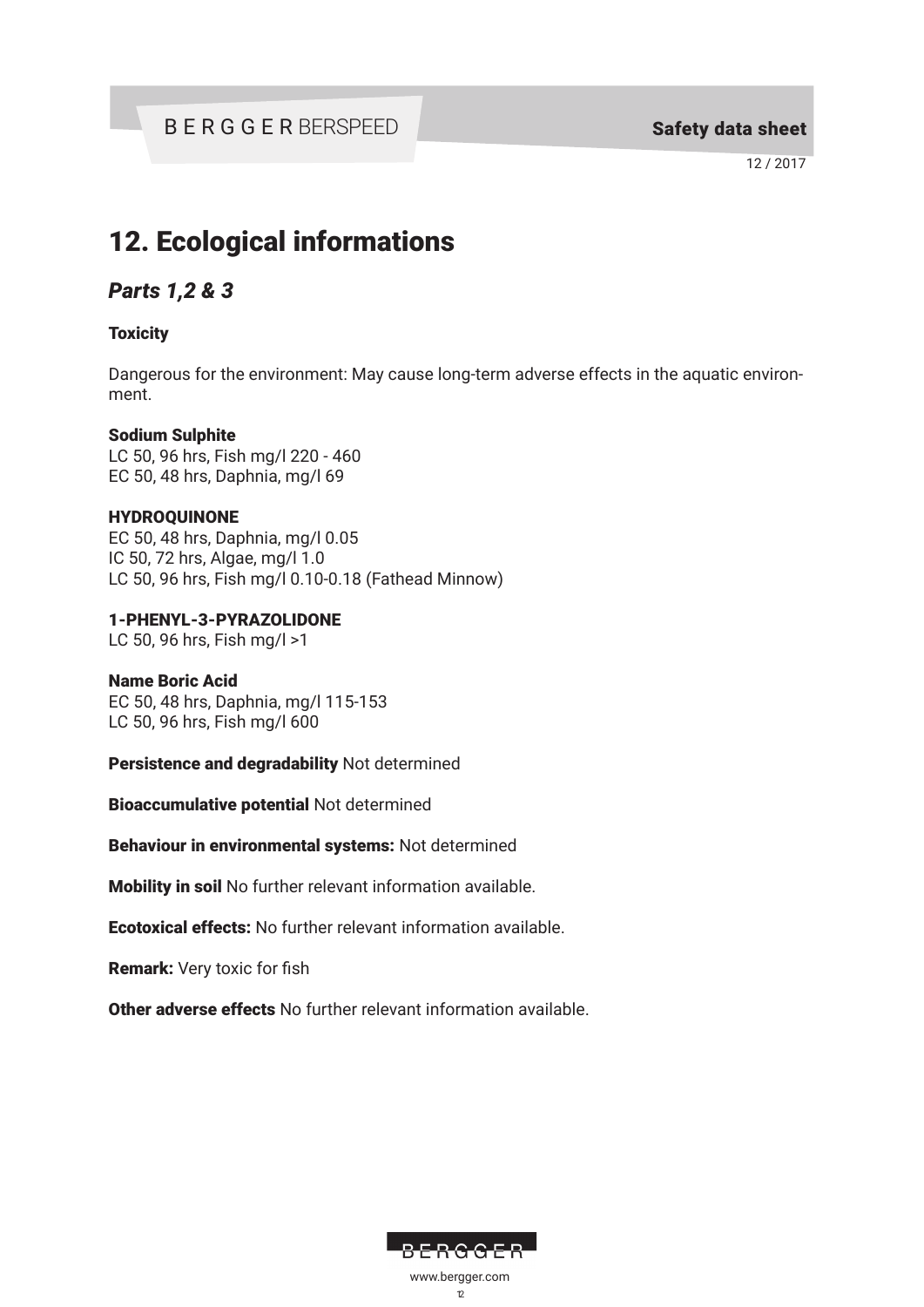# 13. Disposal considerations

# *Parts 1, 2 & 3*

### Waste treatment methods

*Recommendation*

Must not be disposed of together with household garbage. Do not allow product to reach sewage system. Must be specially treated under adherence to official regulations.

#### European waste catalogue

09 01 01\* water-based developer and activator solutions

### Uncleaned packagings

*Recommendation:* Non contaminated packagings can be used for recycling. Empty contaminated packagings thoroughly. They can be recycled after thorough and proper cleaning.

# 14. Transport information

# *Parts 1,2 & 3*

| <b>UN-Number</b><br>ADR, IMDG, IATA                  | <b>UN2811 UN3077</b>                                                                                                          |
|------------------------------------------------------|-------------------------------------------------------------------------------------------------------------------------------|
| <b>UN proper shipping name</b>                       |                                                                                                                               |
| <b>ADR</b>                                           | TOXIC SOLID ORGANIC, N.O.S. (1-Phenyl-3-pyrazolidone)                                                                         |
|                                                      | ENVIRONMENTALLY HAZARDOUS SUBSTANCE, SOLID,<br>N.O.S. (1,4-dihydroxybenzene (hydroquinone))                                   |
| <b>IMDG, IATA</b>                                    | TOXIC SOLID ORGANIC, N.O.S. (1-Phenyl-3-pyrazolidone)<br>ENVIRONMENTALLY HAZARDOUS SUBSTANCE, SOLID,<br>N.O.S. (hydroquinone) |
|                                                      |                                                                                                                               |
| <b>Transport hazard class(es)</b><br>ADR, IMDG, IATA |                                                                                                                               |
|                                                      |                                                                                                                               |
| <b>Class</b>                                         | 6 Toxic and Infectious Substances<br>9 Miscellaneous dangerous substances and articles.                                       |
| <b>Packing group</b><br>ADR, IMDG, IATA              | Ш                                                                                                                             |

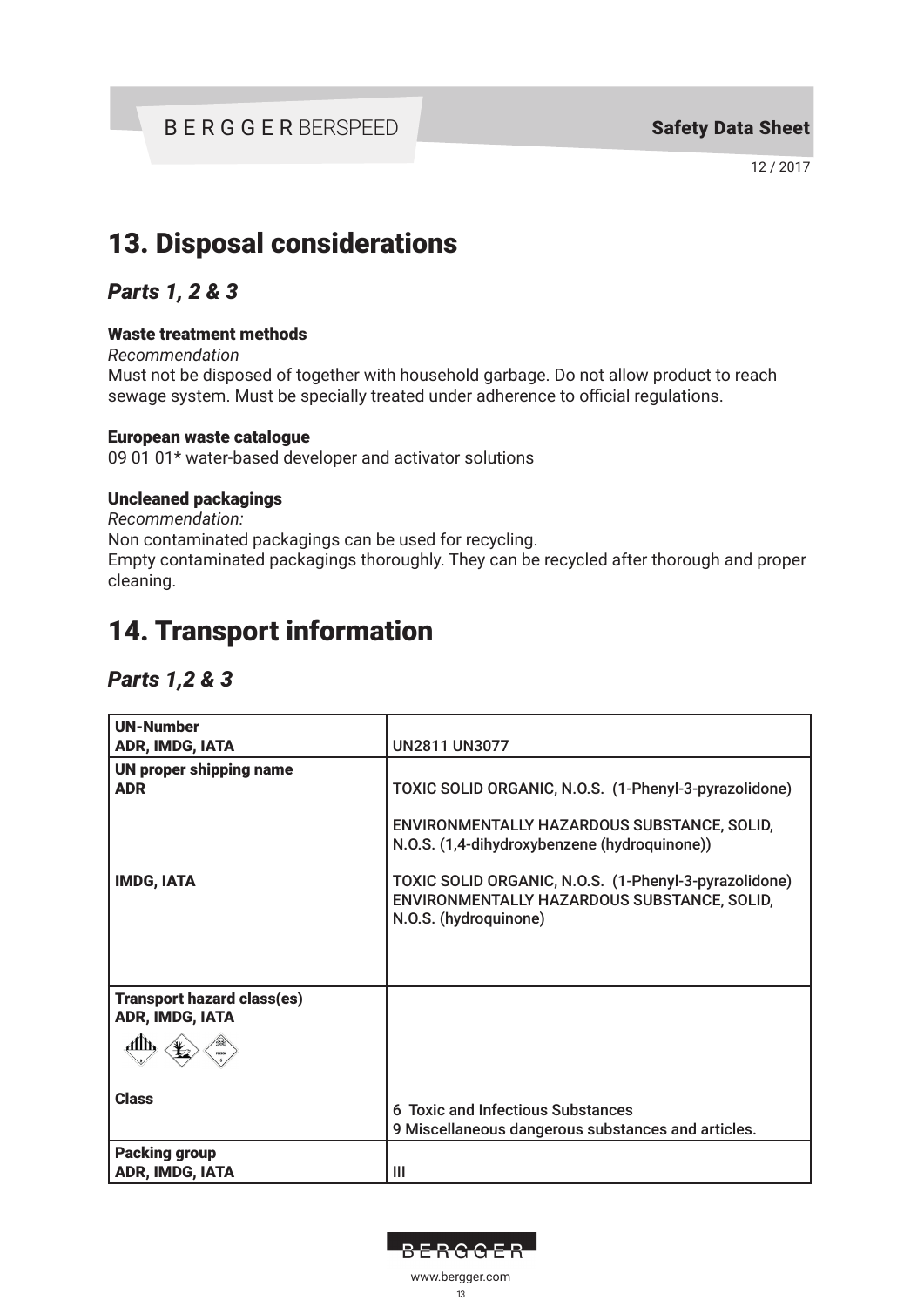12 / 2017

| <b>Environmental hazards</b><br><b>Marine pollutant</b><br><b>Special Marking (ADR)</b><br><b>Special Marking (IATA)</b><br><b>Special precautions for user</b> | Symbol (fish and tree)<br>Symbol (fish and tree)<br>Symbol (fish and tree)<br>Warning: Toxic substances. Miscellaneous dangerous                                                                                                                                                                                                                               |  |
|-----------------------------------------------------------------------------------------------------------------------------------------------------------------|----------------------------------------------------------------------------------------------------------------------------------------------------------------------------------------------------------------------------------------------------------------------------------------------------------------------------------------------------------------|--|
| <b>Kemler number</b>                                                                                                                                            | substances and<br>articles.<br>90                                                                                                                                                                                                                                                                                                                              |  |
| <b>Transport in bulk according to Annex</b><br>II of MARPOL73/78 and the IBC Code                                                                               | Not applicable                                                                                                                                                                                                                                                                                                                                                 |  |
| <b>Transport/Additional information:</b>                                                                                                                        | These substances when transported in single or<br>combination packagings containing a net quantity<br>per single or inner packaging of 5 l or less for<br>liquids or having a net mass of 5 kg or less for<br>solids, are not subject to any other provisions of<br>these Regulations provided the packagings meet<br>the general.<br>See the following notes. |  |
| <b>ADR</b>                                                                                                                                                      | Goods are not subject to the provisions in<br>accordance with the special provision 375 ADR.                                                                                                                                                                                                                                                                   |  |
| <b>IMDG</b>                                                                                                                                                     | Goods are not subject to the provisions in<br>accordance with 2.10.2.7 IMDG-Code.                                                                                                                                                                                                                                                                              |  |
| <b>IATA</b>                                                                                                                                                     | Goods are not subject to the provisions in<br>accordance with the special provision 197 IATADGR.                                                                                                                                                                                                                                                               |  |

# 15. Regulatory information

# *Parts 1, 2 & 3*

### Safety, health and environmental regulations/legislation specific for the substance or mixture

*Information about limitation of use* Employment restrictions concerning pregnant and lactating women must be observed.

| -aSS | hare in % |
|------|-----------|
|      |           |

*Water hazard class:* Water danger class 3 (Self-assessment): highly water-endangering.

*Other regulations, limitations and prohibitive regulations* Substances of very high concern (SVHC) according to REACH, Article 57 10043-35-3 boric acid

Chemical safety assessment: A Chemical Safety Assessment has not been carried out.